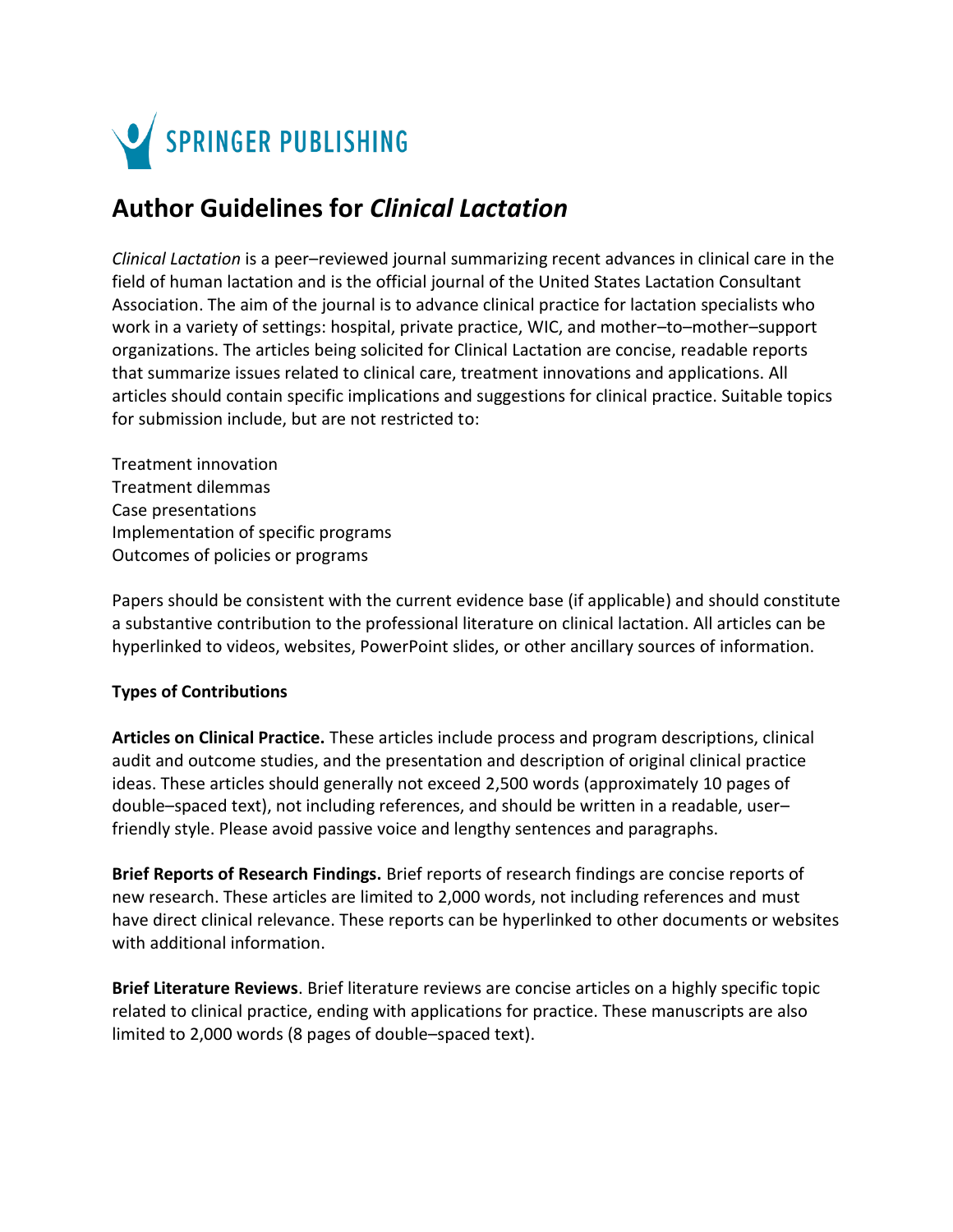**Case Reports.** Case reports offer clinicians a forum to share an interesting case, with the implications for broader clinical practice. These reports will typically range from 3–5 manuscript pages (750–1250 words).

**Letters to the Editor.** Letters and responses pertaining to articles published in *Clinical Lactation* or on issues relevant to the field, brief and to the point, should be prepared in the same style as other manuscripts (250–300 words).

## **Manuscripts and Other Requirements**

- 1. Authors should submit their manuscript and supporting files (tables, figures) using ScholarOne at [https://mc.manuscriptcentral.com/clinlac.](https://mc.manuscriptcentral.com/clinlac)
- 2. Place authors' names, positions, titles, place of employment, mailing addresses, and email addresses on the cover page so that the manuscripts may be reviewed anonymously, and ensure that the manuscript uploaded to the ScholarOne site is blind.
- 3. Participant/human subjects protection. Please include whether your study received IRB approval. In some cases, that will not be possible (e.g., for a lactation consultant not affiliated with a hospital). If that is the case, please describe in detail the steps you took to protect confidentiality and ensure that the participants participated voluntarily. Also be sure to obtain permission from participants to use any photos of them or their babies.
- 4. Manuscripts should be professionally prepared in accordance with the *Publication Manual of the American Psychological Association*, 7 th edition. You can find APA style guides at<https://apastyle.apa.org/>
- 5. An abstract of approximately 125-150 words should be included. Abstracts should be structured with headers such as Introduction, Method, Results, and Conclusion. These headers can be revised as needed for a particular article, such as a case study.
- 6. Authors should also supply a list of four to six keywords, not appearing in the title, which will be used for indexing. Terms from the medical subject headings (MeSH) list of Index Medicus should be used.
- 7. Double-space everything, including references, quotations, tables, and figures.
- 8. Leave generous margins (at least one inch all around) on each page.
- 9. Type should not exceed 18 characters per inch.
- 10. Avoid footnotes whenever possible.
- 11. Quotations of 300 words or more from one source require written permission from the copyright holder for reproduction. Adaptation of tables and figures also requires reproduction approval from the copyrighted source. It is the author's responsibility to secure such permission, and a copy of the publisher's written permission must be provided to the publisher immediately upon acceptance of the manuscript for publication.
- 12. All figures must be submitted in camera-ready form. TIFF should be 300 ppi, EPS at 800 ppi.